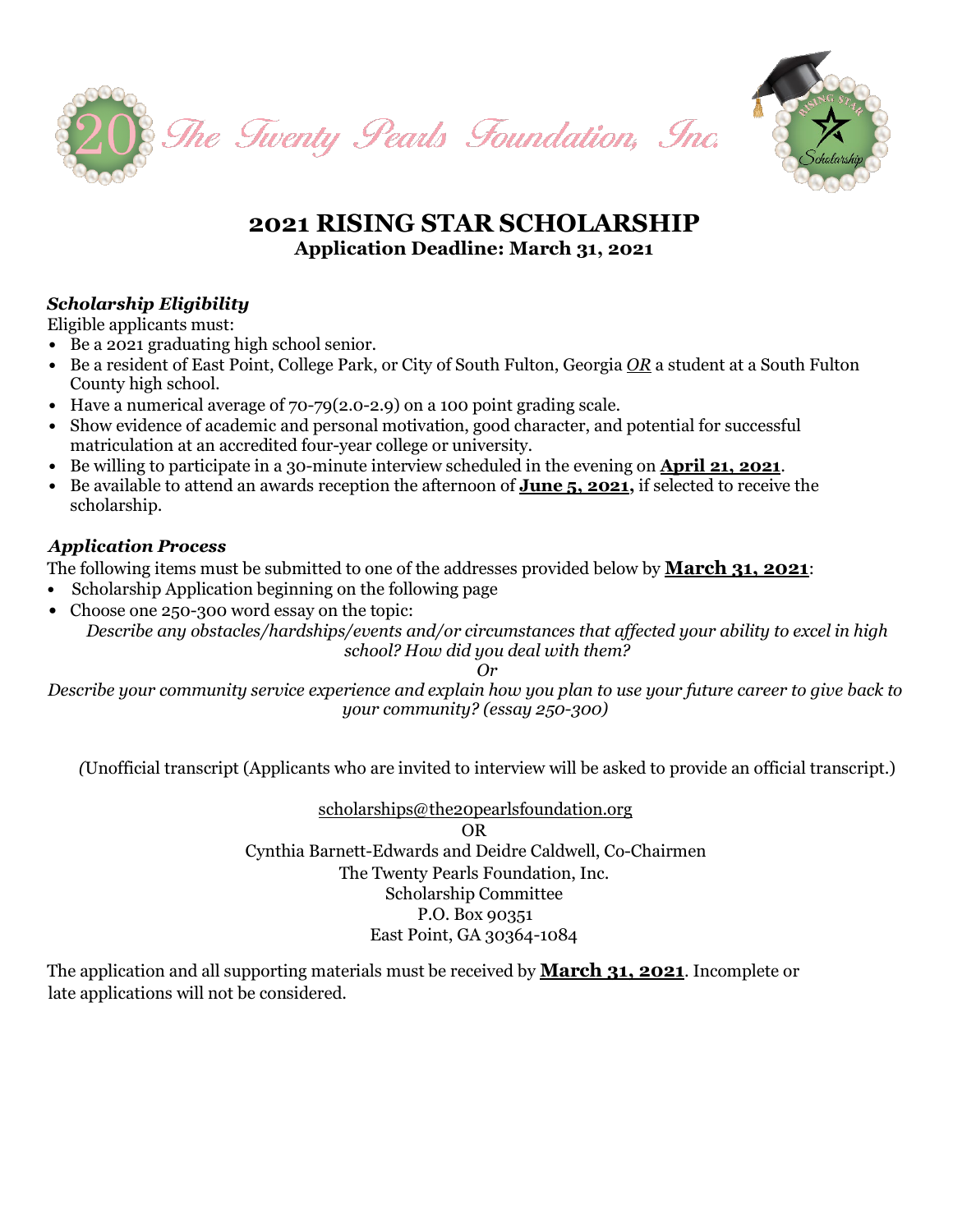# **2021 Rising Star Academic Scholarship Application Deadline: March 31, 2021**

Please type all information directly on this form. You may attach a resume or additional sheets if necessary.

# *I. General Information*

# *II. Extracurricular Activities*

List current and former extracurricular activities, dates of participation, and any offices you held. Include high school, community, and religious activities.

| Activity | Dates of Participation |
|----------|------------------------|
|          |                        |
|          |                        |
|          |                        |
|          |                        |
|          |                        |
|          |                        |
|          |                        |
|          |                        |
|          |                        |
|          |                        |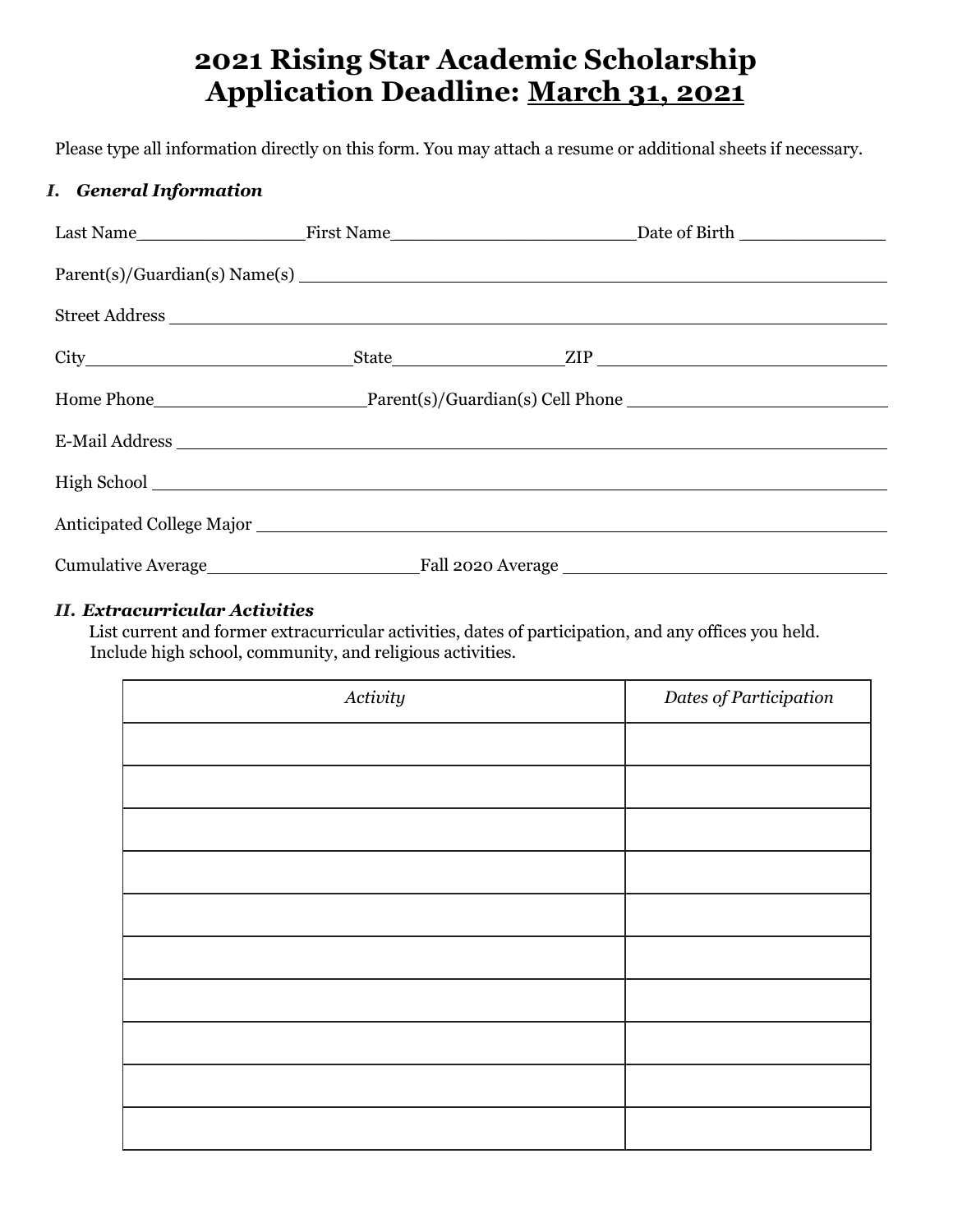#### *III.College and University Applications*

List at least three accredited colleges and universities to which you have applied for admission. Include the city and state where they are located.

| College or University Name | City and State |
|----------------------------|----------------|
|                            |                |
|                            |                |
|                            |                |
|                            |                |
|                            |                |
|                            |                |
|                            |                |

#### *IV. Essay*

Compose a 250-300 word essay on 'ONE' of the following topics:

*Describe any obstacles/hardships/events and/or circumstances that affected your ability to excel in high school? How did you deal with them?(essay 250-300 words).*

*or*

*Describe your community service experience and explain how you plan to use your future career to give back to your community? (essay 250-300)*

The essay must be typed in **Georgia or Times New Roman 12 pt. font** and **double-spaced**.

#### *V. Unofficial Transcript*

An unofficial copy of your most recent high school transcript should be submitted. Applicants who are invited to interview will be asked to provide an official certified transcript in a sealed envelope.